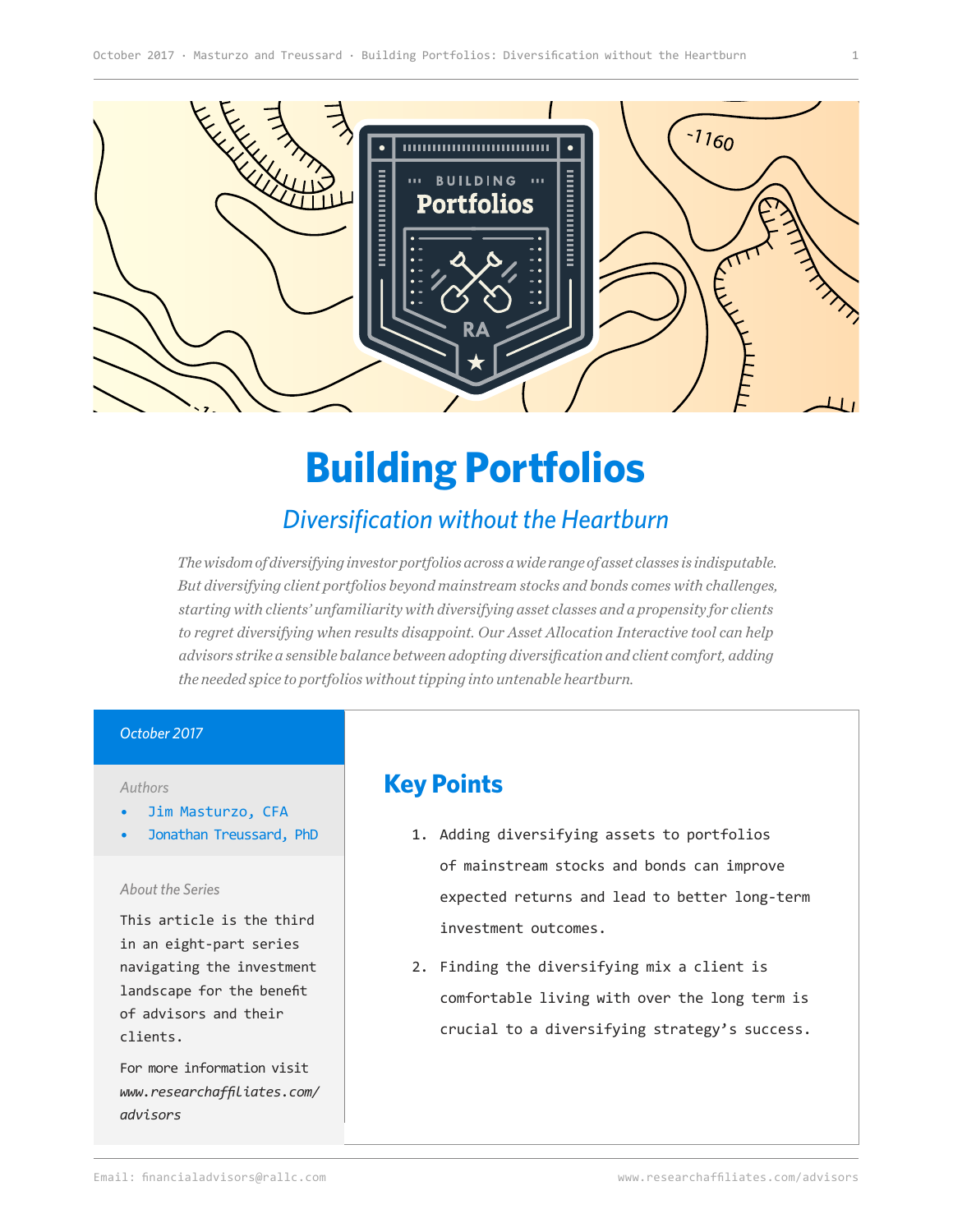#### **Introduction**

*This article is the third in a series designed to help financial advisors successfully address the challenges associated with the management of their clients' portfolios by merging key lessons from investment science and behavioral finance. In the first two articles of the series, our colleagues laid out a crucial baseline for this and future articles in the series. They explained how to form reasonable longterm return expectations and why achieving those expected returns is facilitated with a clear understanding of the different risks inherent in an investment portfolio. An informed awareness of both return and risk is essential before we can construct portfolios that meet our clients' financial goals.* 

**"***Diversification is one of the closest things we have to a free lunch in investment management.***"**

Jonathan loves spicy food. Jim, not so much. Jonathan grew up in Paris, where his mom's go-to cuisine was Moroccan food, especially tagine, while Jim grew up understanding that a great steak, prepared correctly, has all the flavor it needs without any extra accoutrement. Whether just a dash of salt and pepper or a heaping spoonful of harissa, our individual

palates dictate the amount of spice we can comfortably handle. Indeed, in addition to pleasing the senses, some evidence for the health benefits of spicing up meals exists, including recent research suggesting a regular diet of spicy foods is associated with a longer life.<sup>1</sup>

Like adding spice to a meal, adding asset classes beyond traditional core stocks and bonds to an investment portfolio can induce uncomfortable reactions, starting with the occasional heartburn despite the indisputable benefits of diversification. The decision to construct a diversified investment portfolio requires us to include asset classes beyond the most familiar and mainstream, which can be uncomfortable for many investors. Like adding spice to food, adding diversifying asset classes—to the degree our individual risk tolerance allows—offers the benefit of more rewarding long-term investment outcomes. Adding these asset classes—and just as importantly holding them through the interim periods that give us heartburn—offers investors the potential to reap the benefits of diversification over the long run.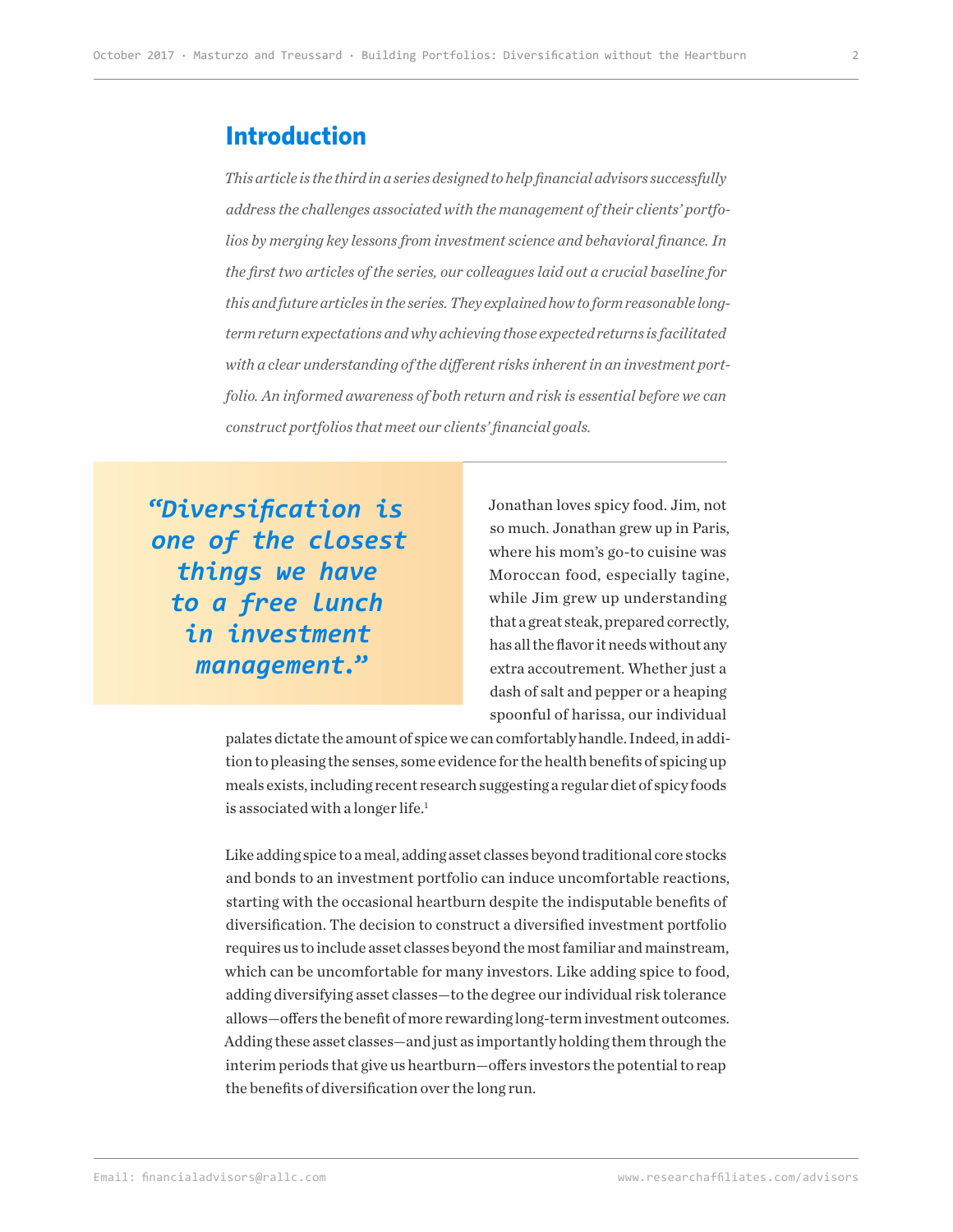### **How Much Diversification Is Enough?**

The most common objective of individual investor portfolios is to maximize after-tax net-of-inflation (or real) returns, such that those returns are capable of providing the funds for ordinary (and sometimes extraordinary) expenditures when or whenever needed. For many, that means supporting consumption in retirement, after the regular paychecks have ended. Most advisor–client

conversations typically include a discussion around portfolio diversification as a means to assist in meeting this objective, among others.

The aspects of diversification that advisors typically stress to their clients include:

# **"***Diversification is a long-term strategy.***"**

- 1. Diversification is a **long-term** strategy. Over shorter horizons, particularly in volatile markets, we must remember the long-term value proposition of diversification.
	- 2. Diversification is **not** an all-or-nothing choice. We can put diversifying asset classes into the current portfolio mix *to the extent we are capable of tolerating the inevitable short-term discomfort*.
	- 3. Finding the right allocation to diversifying asset classes helps avoid the costly but common practice of rotating into and out of diversifying strategies at the wrong times.

Diversification and its long-term benefits have been accepted as a core investment insight over the last 50 years. But in recent years, many have begun to question the benefits of diversification. The main reason for this is the recent pummeling of most diversifying asset classes. The eight-year market rally in US stocks—the second-longest bull market in the past century—has made it very tempting for investors to abandon the pursuit of diversification or retreat to the widely adopted 60/40 portfolio. And why not? Recent returns of a US 60/40 portfolio have been outstanding—7.7% and 10.0% annualized over the last three and five years, respectively—particularly when compared to a sample diversifying portfolio with returns of 1.6% and 1.0%, respectively, over the same intervals.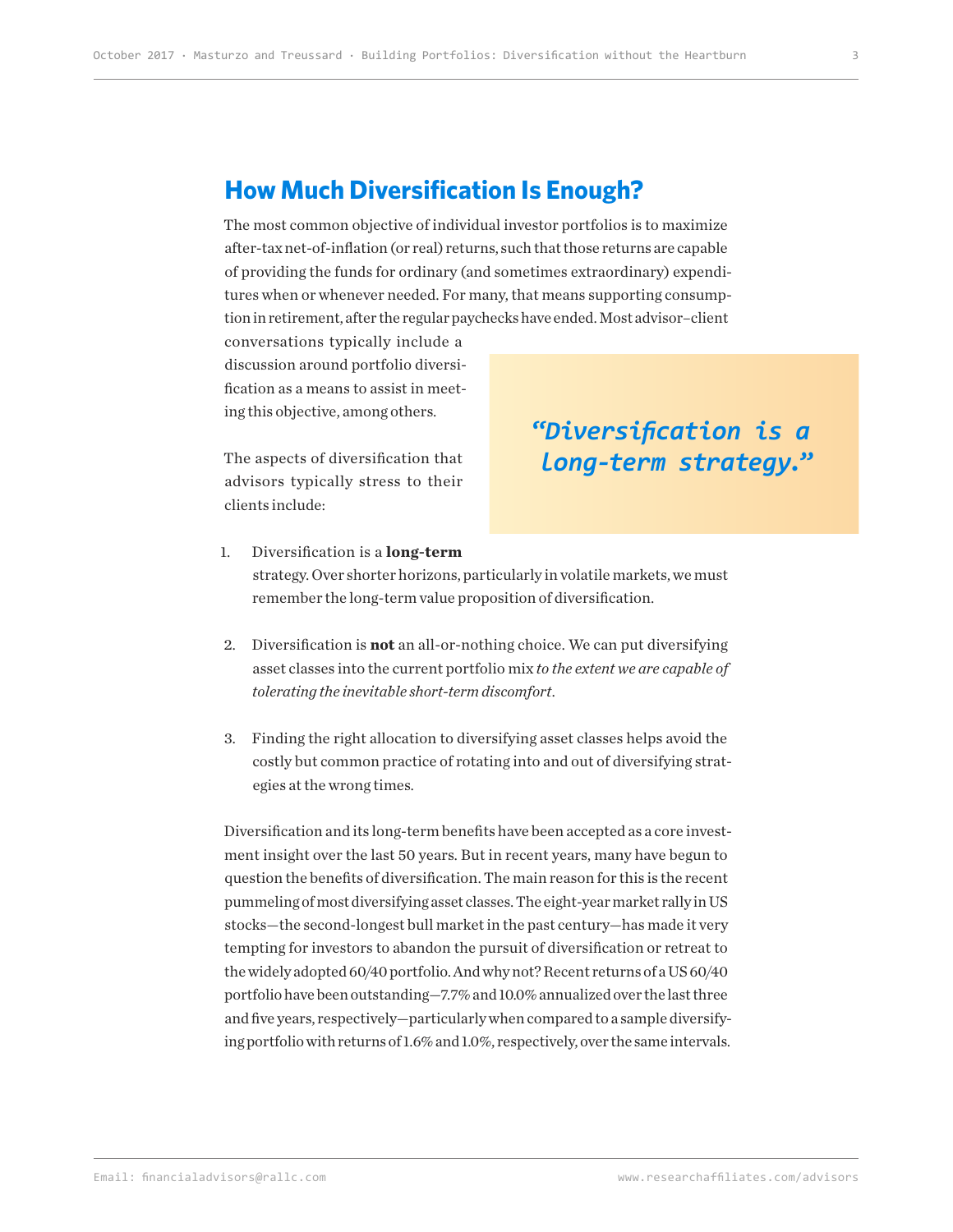|            | S&P 500 | US 60/40 | Sample Diversifying<br>Portfolio |
|------------|---------|----------|----------------------------------|
| Three Year | 10.8%   | 7.7%     | 1.6%                             |
| Five Year  | 14.2%   | 10.0%    | 1.0%                             |

Most investors are aware of the benefits of diversification from a risk-reduction perspective. This is, absolutely, one of its great benefits, however, in this article, our focus is primarily on diversification as a means of return enhancement. We take this perspective to be consistent with a question we often hear from investors and advisors—How can I make more money for accepting the same amount or risk?—as opposed to—How can I make the same amount of money taking less risk?

## **Diversify, Diversify, Diversify**

A core insight of the last half-century of finance theory is that diversification is one of the closest things we have to a free lunch in investment management. "Diversify, diversify, diversify" has rightly become to finance what "location, location, location" is to real estate. Like real estate, where occasionally location can backfire (those of us in California are deeply aware of earthquake risk), diversification can also fail to produce the intended results over certain time periods. Whereas in the first decade of this century,<sup>2</sup> a blended portfolio composed of 75% US 60/40 and 25% diversifying assets (an equal weight of commodities, long TIPS, REITs, and emerging market stocks) trounced the US 60/40 portfolio by 2.0% a year (4.3% to 2.3%), from January 2010 to September 2017, the US 60/40 portfolio had a phenomenal run, besting the blended portfolio by 1.3% a year (10.0% to 8.7%). A graphic representation of these comparative results is shown at the top of the next page.

Diversification can be a free lunch, but sometimes, like the last seven years, that lunch is only a ham sandwich compared to the filet mignon of mainstream portfolios. Since 2000, however, a patient investor in the blended portfolio would have come out ahead by 60 basis points a year (6.0% to 5.4%).

While recent history offers an excellent example of the different results of adding diversifying assets over different short-term intervals, we must remember this is just an example, and different time periods can be cherry picked to show different results. Far more important is to move from a backward-looking historical perspective to the more practical forward-looking vantage point of expected risk and return. This is exactly the perspective our **Asset Allocation** [Interactive](https://interactive.researchaffiliates.com/asset-allocation) (AAI) tool takes.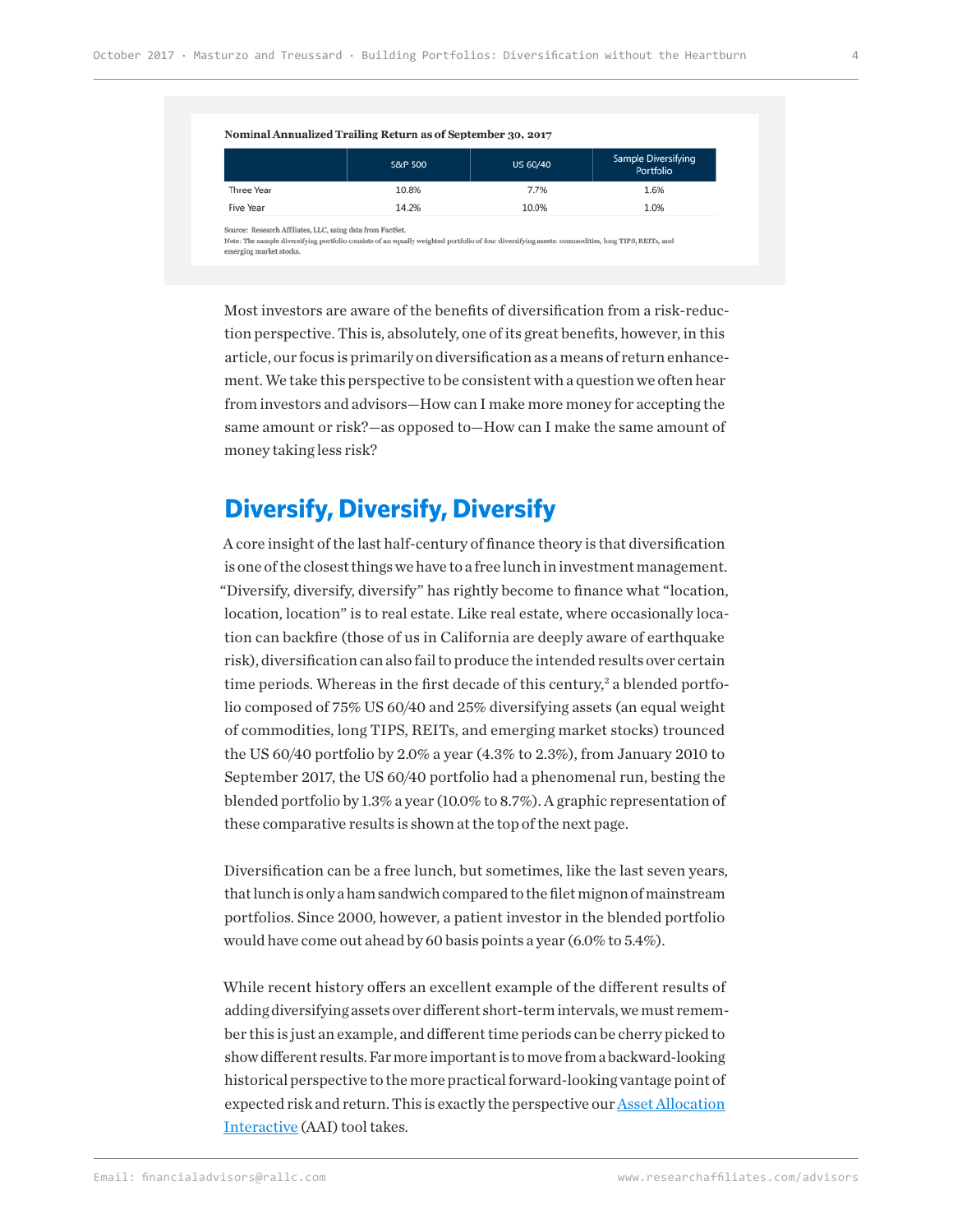

# **The Asset Mixes of a Diversified Portfolio**

The [Asset Allocation Interactive](https://interactive.researchaffiliates.com/asset-allocation) tool on the Research Affiliates website can assist in helping advisors and their clients visualize the benefits of additional diversification in their current portfolio mix. AAI uses a common risk-andreturn framework to identify efficient (from a return per unit of risk perspective) portfolios, which are well diversified for a range of target volatilities. We can use these portfolios to dig deeper into what efficient portfolios look like in practice.

The following scatter plot from AAI shows the long-term real risk and return expectations (based on data as of September 30, 20173 ) for 27 global asset classes and six portfolios along the efficient frontier.<sup>4,5</sup>

 Why would an investor not merely adopt the portfolio that best satisfies their risk appetite, such as a 10% volatility target? First, this approach implies an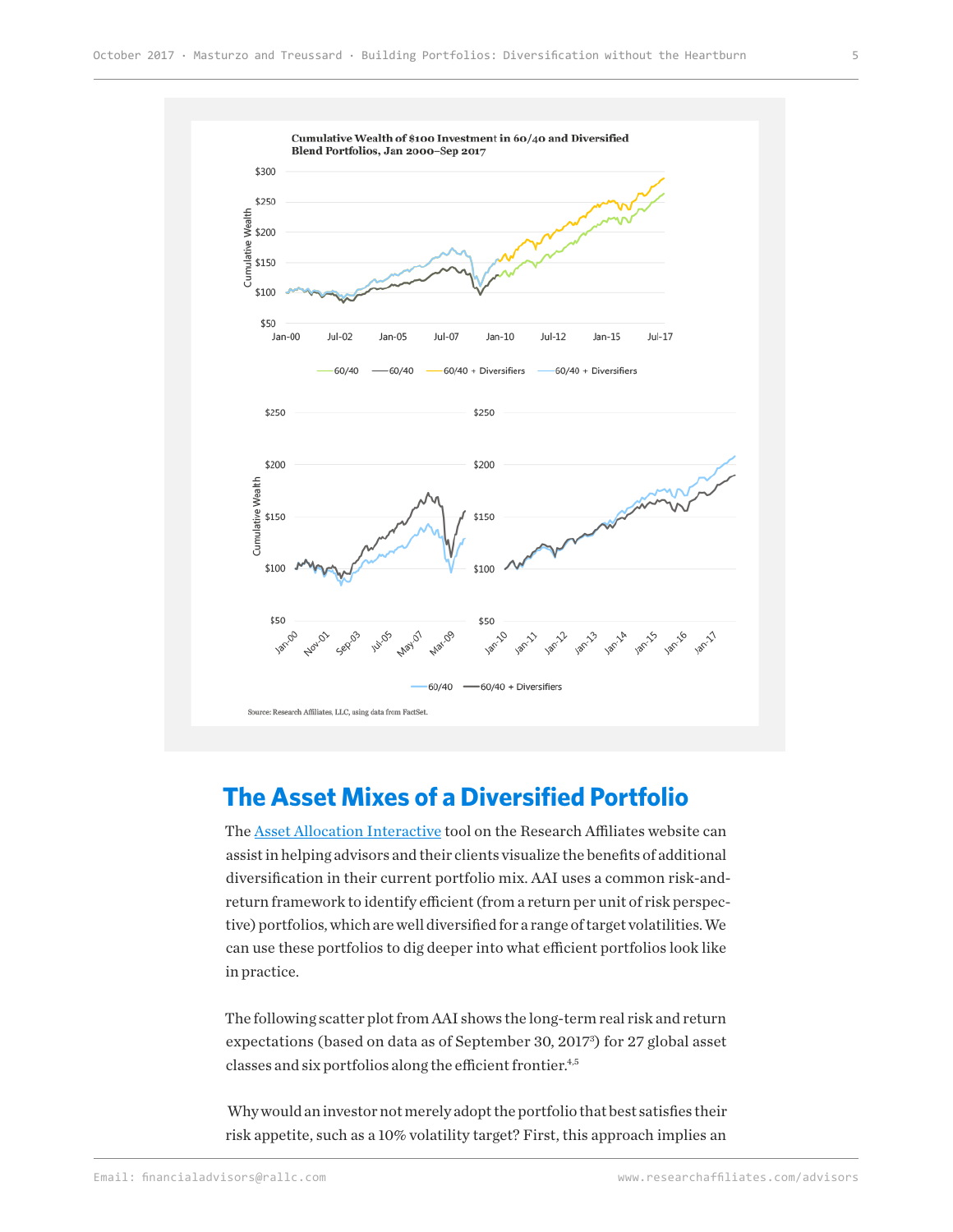

investor is able to identify their risk appetite, not easy even for sophisticated investors, let alone novices. So, for our discussion here, we'll do what many investors do when presented with a similar range of choices, we'll select a portfolio in the middle of the efficient frontier. On this scatter plot that is either the 8% or 10% volatility portfolio. We'll choose 10%! We do not mean to be flippant in our choice of risk, but only to highlight that asking an investor to provide a well-reasoned response to their risk tolerance presents real challenges.

The majority—or over 66%—of the portfolio consists of asset classes outside of developed-market equities and bonds. A deeper dive shows these asset classes to be allocated 15% in credit, 13% in real estate, 7.5% in foreign and local cash, 7.2% in private equity, 5% in commodities, and 1.6% in inflation-linked assets, also known as linkers.

The **Asset Allocation Interactive** tool allows us to reallocate away from any asset class, and in an ideal world, diversification calls for putting capital to work in some fairly exotic asset classes, some that may not be accessible to all investors, such as private equity, and some that may be beyond an acceptable comfort zone for certain investors, such as commodities which have declined over 13%, net of inflation, over the past three years.<sup>6</sup>

Let's take yet a deeper dive into the composition of 10%-volatility efficient portfolio, which at first glance may appear relatively benign to most investors.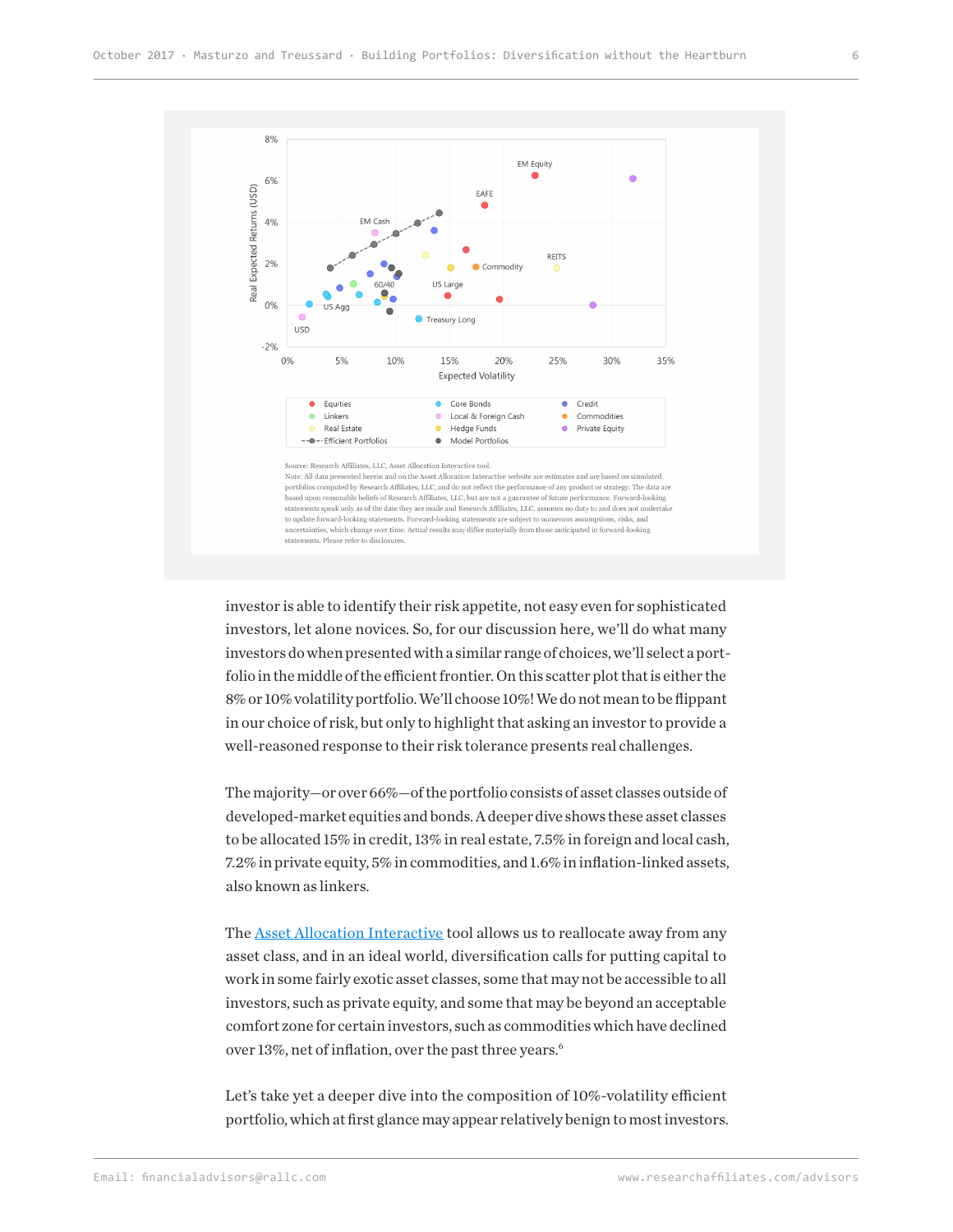| <b>Asset Weight</b>                |         |
|------------------------------------|---------|
| <b>US Cash</b>                     | $0.0\%$ |
| $\vee$ Equities                    | 27.5%   |
| US Large                           | 0.0%    |
| <b>US Small</b>                    | 0.0%    |
| All country                        | 0.0%    |
| <b>EAFE</b>                        | 9.0%    |
| <b>Emerging Markets</b>            | 18.6%   |
| <b>Core Bonds</b><br>≻             | 24.7%   |
| ∕ Credit                           | 13.3%   |
| US Corporate Intermediate          | 0.0%    |
| Global Ex-US Corporates            | 0.0%    |
| <b>US High Yield</b>               | 0.0%    |
| <b>Bank Loans</b>                  | 5.0%    |
| <b>Emerging Market (Non-Local)</b> | 1.7%    |
| <b>Emerging Market (Local)</b>     | 6.7%    |
| > Linkers                          | 2.0%    |
| > Local and Foreign Cash           | 7.1%    |
| <b>Commodities</b>                 | 5.3%    |
| > Real Estate                      | 12.7%   |
| <b>Hedge Funds</b><br>⋋            | 0.0%    |
| > Private Equity                   | 7.3%    |
| > Model                            | 0.0%    |
|                                    |         |

Source: Research Affiliates, LLC, Asset Allocation Interactive tool.

Note: All data presented herein and on the Asset Allocation Interactive website are estimates and are based on simulated portfolios computed by Research Affiliates, LLC, and do not reflect the performance of any product or strategy. The data are based upon reasonable beliefs of Research Affiliates, LLC, but are not a guarantee of future performance. Forward-looking statements speak only as of the date they are made and Research Affiliates, LLC, assumes no duty to and does not undertake to update forward-looking statements. Forward-looking statements are subject to numerous assumptions, risks, and uncertainties, which change over time. Actual results may differ materially from those anticipated in forward-looking statements. Please refer to disclosures.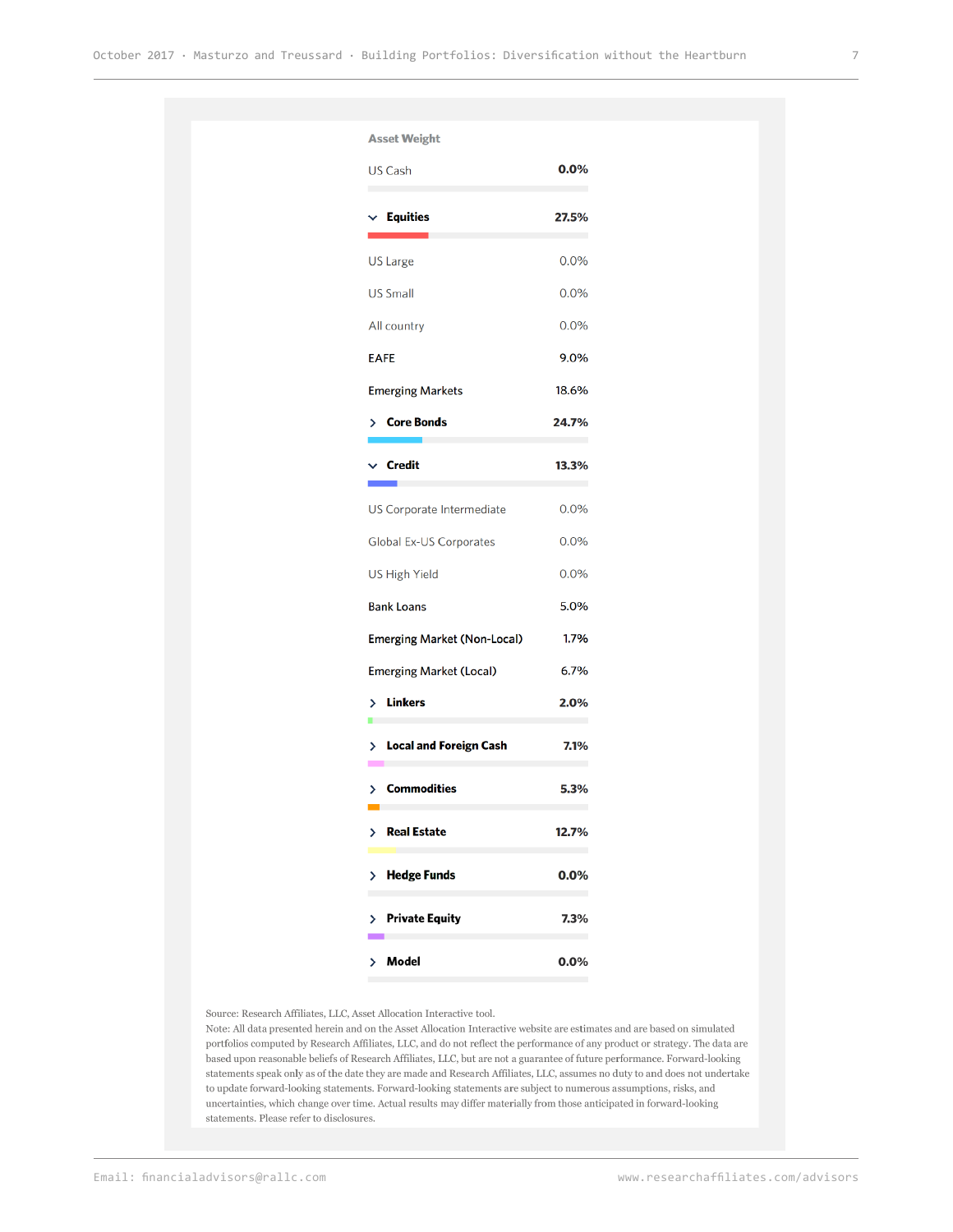In particular, let's look at the equity allocation. Start by asking whether 27% in equities seems too little, too much, or just right. We would not be surprised by the response "too little," because many investors and advisors think of the stock market as the main place to allocate investment dollars for the long run. Now take a look at the following breakdown. Approximately 67% of the equity allocation is in emerging markets and 33% in Europe, Australasia, and

**"***Building and holding a diversified portfolio is not an all-or-nothing choice.***"**

the Far East (EAFE), with a 0% allocation to US equities. This is not a typo: today's diversified portfolio does not invest in US equities at all.

This outcome is not predetermined, perhaps driven by a deeprooted dislike of US companies. Rather, buying US equities at current high valuations sets up

investors to "ride the wave" of "buy low, sell high" in the *wrong* direction! As a result, at today's valuation levels (as of September 30, 2017), an efficiently diversified portfolio calls for stepping even further out of the mainstream than would otherwise be the case, given the better bargains that exist elsewhere in the capital markets.

# **Diversification: Not an All-or-Nothing Choice!**

After peering into the 10%-volatility efficient portfolio, many may conclude this diversified mix is just too alien and uncomfortable. We get it. Even though the rational side of our brain knows we should hold diversified portfolios, the idea of stomaching the discomfort can lead us to gravitate toward a more familiar mix, such as the US 60/40 allocation. The behavioral finance literature (e.g., French and Poterba, 1991) shows that investors are naturally predisposed to tilt their portfolios toward the stocks and bonds of their own country. Referred to as home bias, this tendency is often fueled by a preference for the familiar and an aversion to the unknown.

Our behavioral biases go even further. Investors can easily feel more regret when losing money in foreign markets than they do when underperforming in their home markets. For this reason, diversification is unfortunately sometimes referred to as "regret maximization." So, it's no surprise the predominant risk in most investors' portfolios is mainstream equity risk, and that the average asset allocations of financial advisors, wealth managers, and public plans are heavily weighted to mainstream stocks and bonds.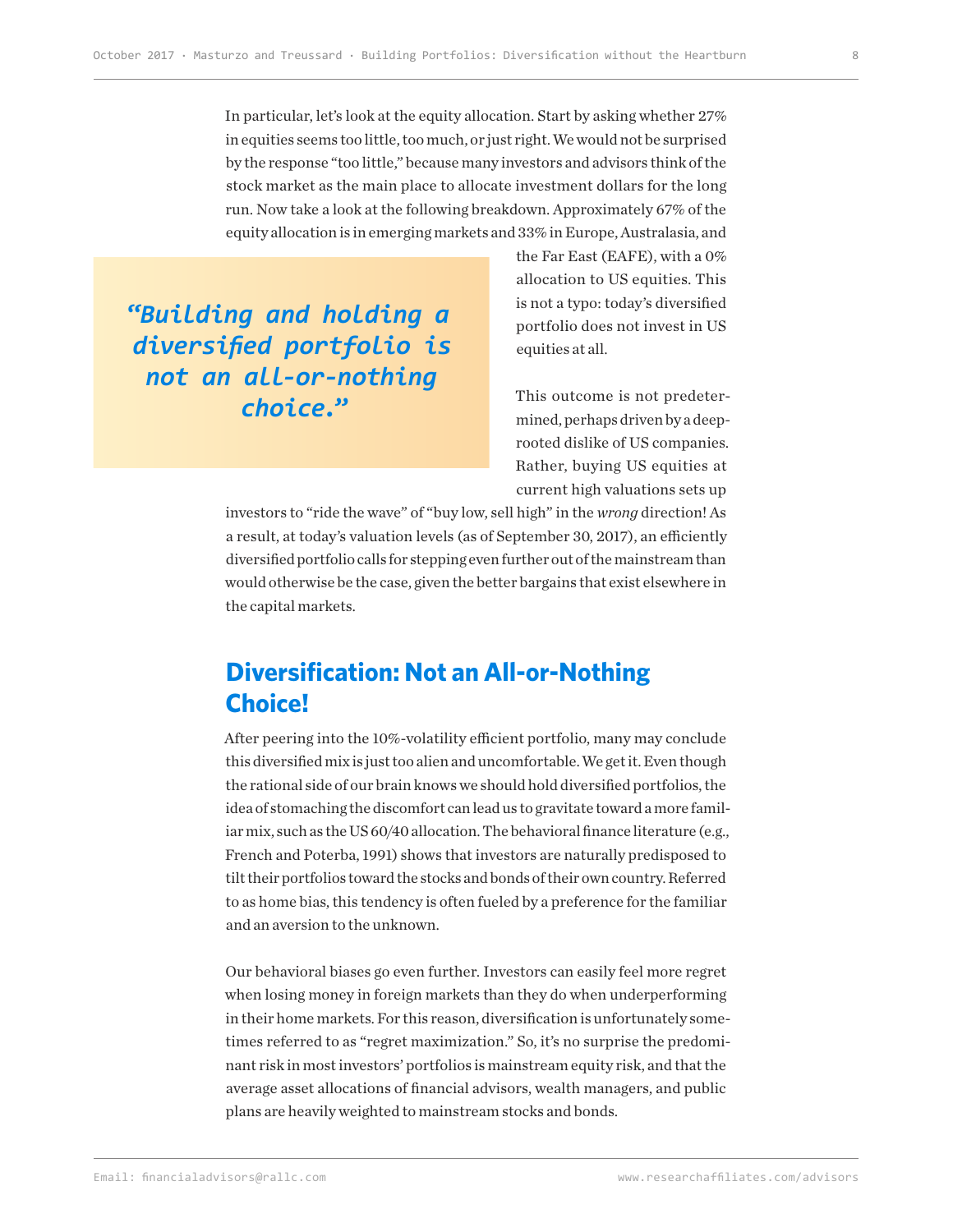Yes, the urge to invest within the friendly confines of home is both strong and natural. But this doesn't mean we should sacrifice global diversification altogether. We can still harness the potential of diversifiers if we first accept that building and holding a diversified portfolio is not an all-or-nothing choice. We can successfully engage in the pursuit of diversification by building asset mixes that marry individual preferences or tolerances with forays into an expanded opportunity set. Even if diversifying assets compose a small portion of our overall portfolio, any nudge in this direction puts us on a path toward better long-term outcomes gained by achieving the potential benefits of diversification.

The [Asset Allocation Interactive](https://interactive.researchaffiliates.com/asset-allocation/#!/?currency=USD&model=ER&scale=LINEAR&terms=NOMINAL) tool allows us to experiment and assess various diversifying mixes. For instance, we can begin with a US 60/40 mix, and then blend in the 10%-volatility efficient portfolio at various allocations. Let's assume that if a quarter of our portfolio is reallocated to the 10%-volatility portfolio, the new blended portfolio remains within the confines of our comfort zone. By expanding our opportunity set to include a moderate shift into these diversifiers, we double our expected return, from 0.6% to 1.3%, without increasing volatility.

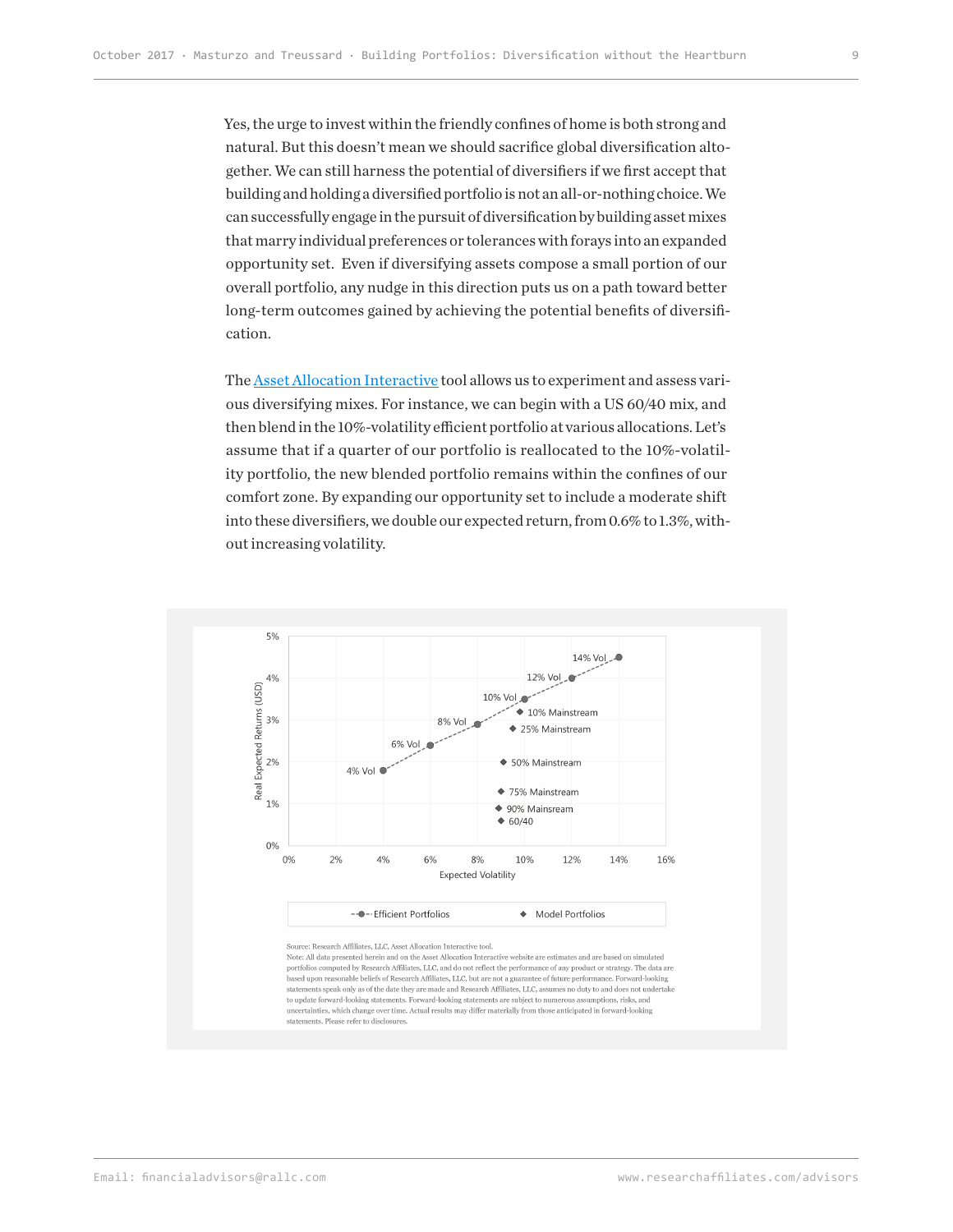As Shepherd (2017) pointed out, although volatility is roughly the same for any of the blend portfolios constructed using the 10%-volatility efficient portfolio, tracking error should also be considered. Tracking error, or the volatility of relative returns between a portfolio and its benchmark, represents the risk taken by an investor who strays from the benchmark. As we noted earlier, most investors don't think of their portfolio relative to an investment benchmark per se, but often benchmark their returns against their friends, family, or the Dow Jones Industrial Average touted on their smartphone screen.

In our 25% blend example, we take on 1.3% tracking error to the standard 60/40 portfolio. This means that roughly one-third of the time the returns from our blended portfolio will differ from the returns of the 60/40 portfolio by more than 1.3%. This tracking error grows to 6.0% a year for the full 10% volatility (0% mainstream) portfolio, a hard pill to swallow for all but the most ardent believer in portfolio diversification.



Increasing our allocation to the 10%-volatility portfolio above 25% would commensurately lift expected returns. Granted, these prospective return and risk metrics fall short of those exhibited by a pure 10%-volatility efficient portfolio, but they position portfolios for meaningfully improved outcomes beyond the less diversified mix held by many investors today.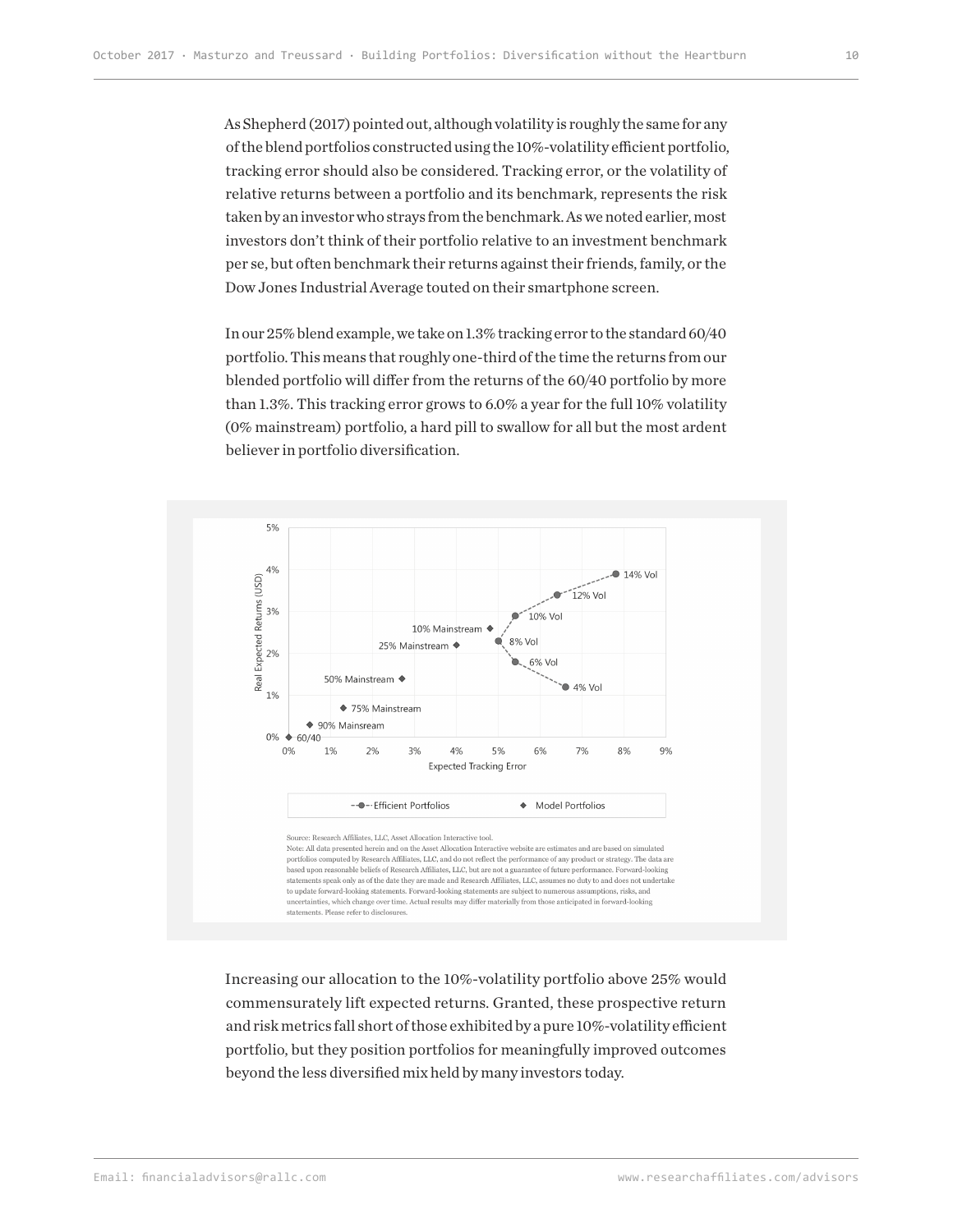An important point for advisors and their clients is that by consciously constructing a blended portfolio, keeping tolerance to discomfort in check—as we have done in our example—we can increase the likelihood of willingly holding the portfolio over a longer horizon. That is, the chance of fleeing from the diversified mix is far higher if the starting point is a portfolio already stretching our comfort zone.

#### **Conclusion**

A consistent diet of spicy food has been linked to health benefits, including a longer life span. For those who want these benefits, but are especially averse to the painful flames, do not despair! Simple remedies abound for those who want to ramp up their tolerance for spicy food. Medical research indicates a few sips of milk or a slice of bread can effectively alleviate the burn by preventing capsaicin—the source of the burning sensation—from reaching the mouth's pain receptors. Ultimately, how much heat to ingest is a personal choice. The same is true when it comes to investing.

Just as we would actively seek a bit more spice to promote better health outcomes, we can do the same for our investment health by finding the right level of asset class diversification for our investment portfolios. The **Asset Allo**[cation Interactive](https://interactive.researchaffiliates.com/asset-allocation) tool on our website is a great starting place, providing the means to survey the risk–return profiles of a wide range of asset classes and portfolios; to create and blend portfolios; and to compare expected outcomes and various asset-class allocations. AAI's flexibility allows us to better assess and balance clients' long-term return needs against their baseline risk tolerance levels.

Beyond the obvious practical implications for customizing client portfolios, we can use the tool to possibly *extend the client's baseline tolerance level*, especially in times when the heat of short-term underperformance seems intolerable, but enduring the heat will likely be beneficial in the long run. Much like a sip of milk helps to relieve the burn in intense moments, extending the advisor–client dialogue by illustrating the likely risk and return trajectories of a spectrum of diversified portfolios can be a simple yet crucial solution. The opportunity to encourage trust through greater understanding, while reiterating a few enduring principles—such as the long-term value proposition of diversification—can help us steer our clients to better long-term outcomes, particularly in those "heartburn" moments when the need to maintain diversification is most urgent.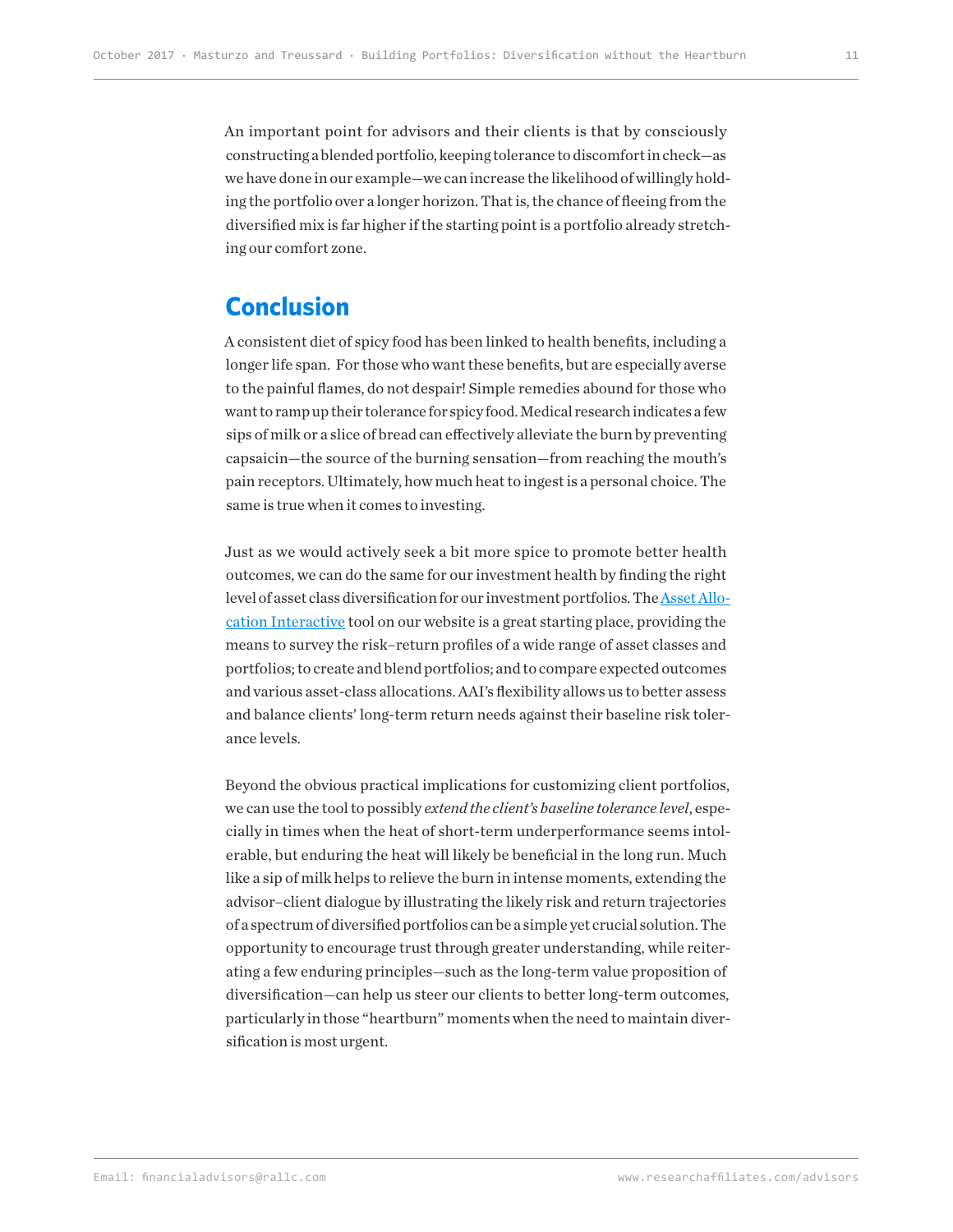## **References**

- French, Kenneth, and James Poterba. 1991. "Investor Diversification and International Equity Markets." *American Economic Review*, vol. 81, no. 2: 222–226.
- Harvard Health Publishing. 2015. "Spicy Foods Associated with Longer Life, Harvard Researchers Find." *Harvard Health Letter* (October).
- Shepherd, Shane. 2017. ["Risk: Preparing Clients for an Uncertain Journey.](https://www.researchaffiliates.com/en_us/publications/articles/636_risk_preparing_clients_for_an_uncertain_journey.html)" Research Affiliates (October).
- West, John, and Amie Ko. 2017. "[The Most Dangerous \(and Ubiquitous\)](https://www.researchaffiliates.com/en_us/publications/articles/634-ignoring-starting-yields-nabbing-this-usual-suspect-in-poor-investment-outcomes.html)  [Shortcut in Financial Planning](https://www.researchaffiliates.com/en_us/publications/articles/634-ignoring-starting-yields-nabbing-this-usual-suspect-in-poor-investment-outcomes.html)." Research Affiliates (September).

## **Endnotes**

- 1. A study from the Harvard School of Public Health published August 4, 2015, in the *British Medical Journal* found that people who ate spicy foods almost every day had a 14% lower risk of death than people who ate spicy foods once a week (Harvard Health Publishing, 2015). The study, conducted through the China Kadoorie Biobank, uses a population-based prospective cohort of over a half-million adults from 10 geographically diverse areas across China.
- 2. December 31, 1999, through December 31, 2009.
- 3. [Asset Allocation Interactive](https://interactive.researchaffiliates.com/asset-allocation) is updated quarterly with the most recent expected returns data.
- 4. On the scatter plot, the grey dots depict the efficient portfolios along the efficient frontier (the dashed line). Please note that AAI deals with assets classes in the form of market indices and does not include investible vehicles. This approach gives investors the freedom to choose their own investing vehicle. In moving from indices to investment vehicles, however, costs will be incurred. Explicit costs, such as expense ratios, can easily be found on fund provider websites, but other meaningful costs, such as those incurred by fund providers tracking indices, especially in less liquid or high transaction cost markets, are not easily determined, but also lower investor returns.
- 5. Previously in this series, West and Ko (2017) discussed how Research Affiliates thinks about and models future expected returns (both income and capital appreciation), and Shepherd (2017) examined how we model estimated risk, so we won't cover those details again here. Because tax situations are investor specific, Asset Allocation Interactive does not currently consider taxes. Interest and dividend income and capital appreciation can have a meaningfully different impact on investors' realized return due to tax considerations.
- 6. For investors who view valuation as a driver of return, severe price declines, and the undervaluation that accompanies them, can often be thought of as bargain-buying opportunities, but for other investors these declines elicit deep fear. To reach a long-term investment horizon, investors will necessarily experience one or more short-term periods of underperformance in their portfolios, requiring that they overcome a perhaps visceral reaction to abort the long-term diversifying strategy.



*FURTHER READING*